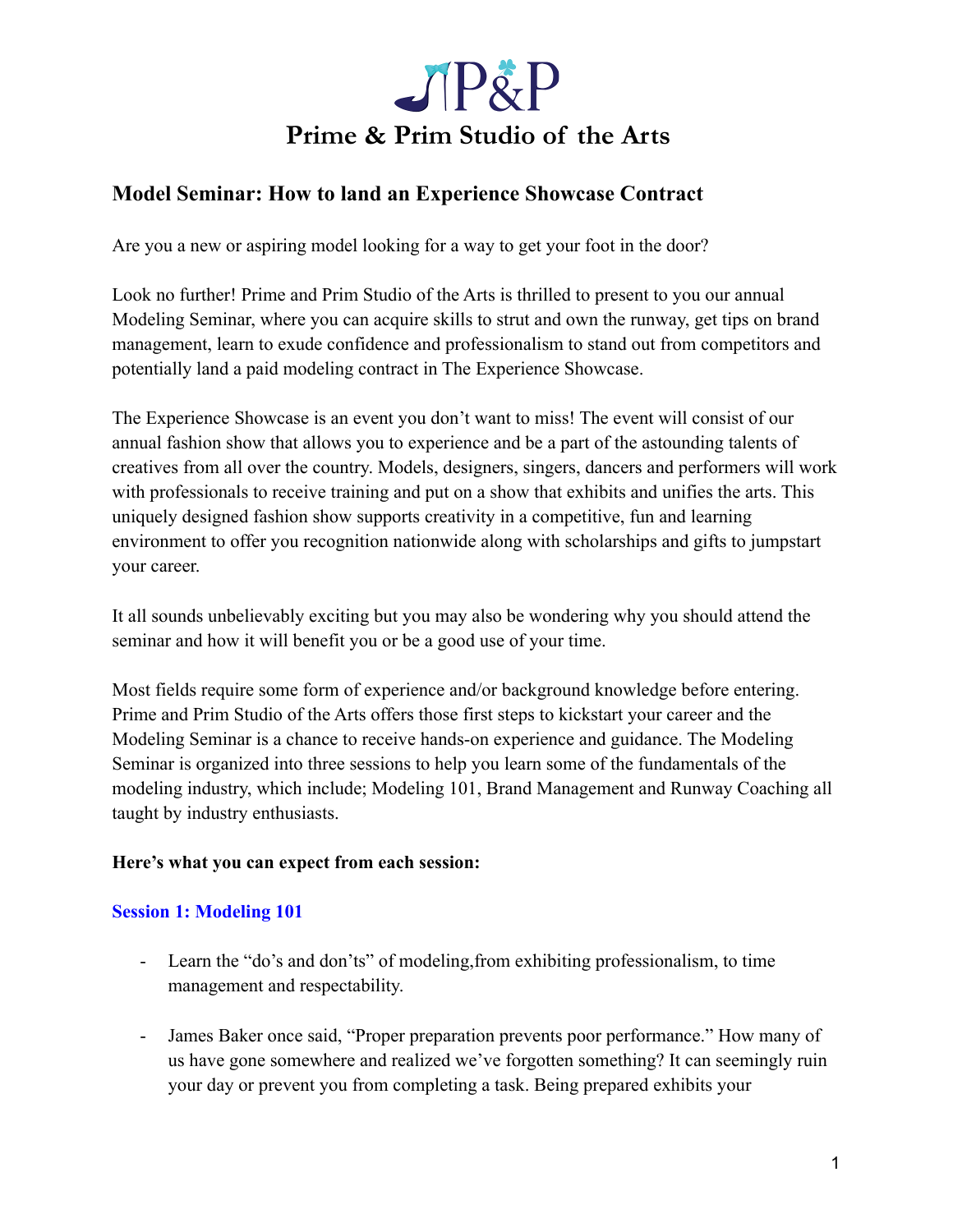# $\Box$ [ $\angle$ ]

professionalism. Models seeking to audition anywhere should always be prepared, this means showing up in the proper attire and bringing your portfolio.

- Proper attire consists of an ALL BLACK outfit with black or neutral colored heels for women and dress shoes for men. Show up and show out by showing us you've done your research and know how to come prepared for auditions. This is an opportunity to gain experience and knowledge, which can land you a chance to work with us.
- What's a portfolio? It consists of all the work you've previously done as well as a headshot. Don't be alarmed if you're a new model and don't have a headshot or portfolio.We will be taking headshots after check-in, between sessions and during auditions. You'll also get the opportunity to learn the importance of portfolio's and how they showcase your versatility.
- We've probably all heard the term "tardy for the party," which can be cute and amusing during your high school years when you're late to class. But it's not so amusing when you're late to an audition or booking. Time management has proven to be one of the most important skills in most fields, it leads to opportunities, lowers stress, helps you focus and aids in career success.

### **Session 2: Brand Management**

- During this session modeling professionals will show you the ropes to brand management. You'll learn how to represent a brand, use business strategies to succeed in modeling, how to manage your social media and perfect your elevator pitch
- So, what is brand management and why is it important to you? Brand management is the process of using marketing tactics to increase brand awareness and product value over time. As a model it's important to you because you will likely represent your brand and the value you place on your brand allows consumers to place value on it as well, which ultimately increases brand awareness.
- As a model it is critical that you have some basic business knowledge. This can mean knowing ways to manage your online presence. Companies scouting models want to know that you can carry yourself in a professional manner on and offline, for example having an appropriate account name when you're trying to get scouted. It's great that @sarahscute12 on Insta thinks she's a cutie but what's Sarah's real name? Remember to be professional and create platforms that present you in that manner.